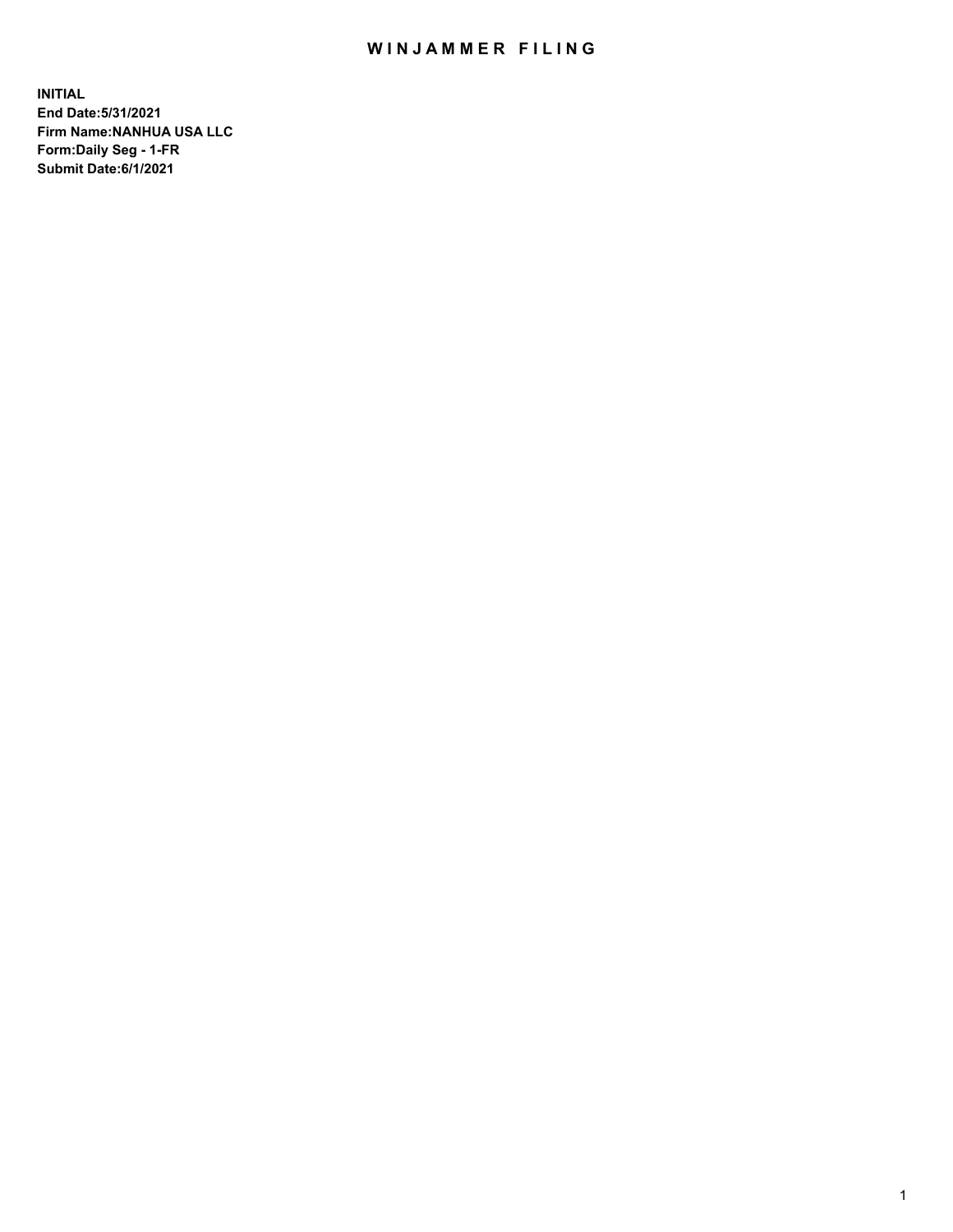## **INITIAL End Date:5/31/2021 Firm Name:NANHUA USA LLC Form:Daily Seg - 1-FR Submit Date:6/1/2021 Daily Segregation - Cover Page**

|                                                                                | $\frac{1}{2}$                              |
|--------------------------------------------------------------------------------|--------------------------------------------|
| <b>Contact Name</b>                                                            | <b>Kimberley Vercoe [0040]</b>             |
| <b>Contact Phone Number</b>                                                    | $+1$ (312) 526-3930 [0060]                 |
| <b>Contact Email Address</b>                                                   | Kimberley.Vercoe@nanhua-usa.<br>com [0065] |
| FCM's Customer Segregated Funds Residual Interest Target (choose one):         |                                            |
| a. Minimum dollar amount: ; or                                                 | 3,500,000 [8930]                           |
| b. Minimum percentage of customer segregated funds required:%; or              | 0 [8940]                                   |
| c. Dollar amount range between: and; or                                        | $0$ [8950] $0$ [8951]                      |
| d. Percentage range of customer segregated funds required between: % and %.    | $0$ [8960] 0 [8961]                        |
| FCM's Customer Secured Amount Funds Residual Interest Target (choose one):     |                                            |
| a. Minimum dollar amount: ; or                                                 | 100,000 [8970]                             |
| b. Minimum percentage of customer secured funds required:%; or                 | $0$ [8980]                                 |
| c. Dollar amount range between: and; or                                        | $0$ [8990] 0 [8991]                        |
| d. Percentage range of customer secured funds required between:% and%.         | $0$ [9000] 0 [9001]                        |
| FCM's Cleared Swaps Customer Collateral Residual Interest Target (choose one): |                                            |
| a. Minimum dollar amount: ; or                                                 | $0$ [9010]                                 |
| b. Minimum percentage of cleared swaps customer collateral required:%; or      | $0$ [9020]                                 |
|                                                                                |                                            |

- c. Dollar amount range between:and; or **0** [9030] **0** [9031]
- d. Percentage range of cleared swaps customer collateral required between:% and%. **0** [9040] **0** [9041]

Attach supporting documents

**Name of Company <b>NANHUA USA LLC** [0010]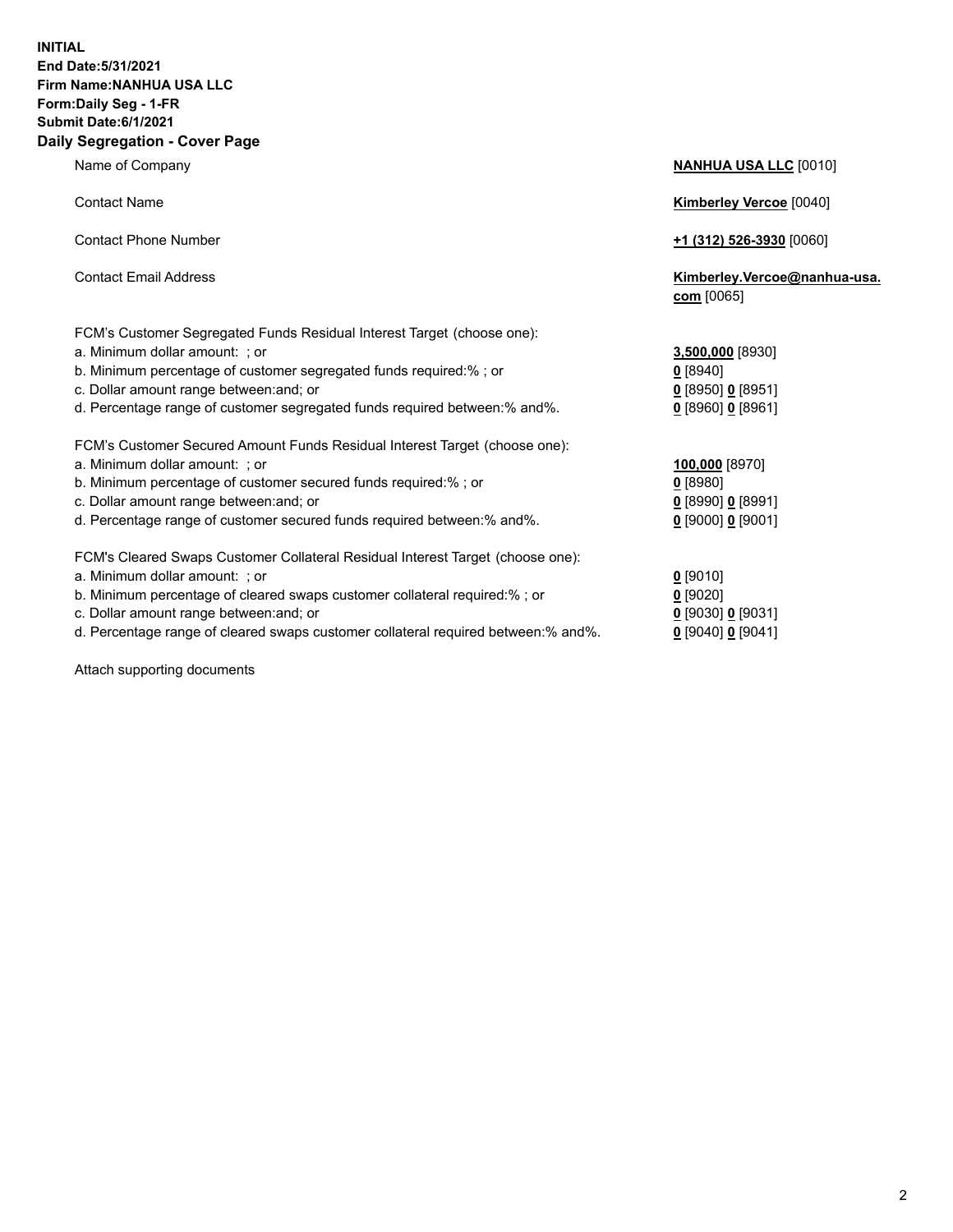## **INITIAL End Date:5/31/2021 Firm Name:NANHUA USA LLC Form:Daily Seg - 1-FR Submit Date:6/1/2021 Daily Segregation - Secured Amounts**

|     | Foreign Futures and Foreign Options Secured Amounts                                                        |                         |
|-----|------------------------------------------------------------------------------------------------------------|-------------------------|
|     | Amount required to be set aside pursuant to law, rule or regulation of a foreign                           | $0$ [5605]              |
|     | government or a rule of a self-regulatory organization authorized thereunder                               |                         |
| 1.  | Net ledger balance - Foreign Futures and Foreign Option Trading - All Customers                            |                         |
|     | A. Cash                                                                                                    | 60,094 [5615]           |
|     | B. Securities (at market)                                                                                  | $0$ [5617]              |
| 2.  | Net unrealized profit (loss) in open futures contracts traded on a foreign board of trade                  | $0$ [5625]              |
| 3.  | Exchange traded options                                                                                    |                         |
|     | A. Market value of open option contracts purchased on a foreign board of trade                             | $0$ [5635]              |
|     | B. Market value of open contracts granted (sold) on a foreign board of trade                               | $0$ [5637]              |
| 4.  | Net equity (deficit) (add lines 1. 2. and 3.)                                                              | 60,094 [5645]           |
| 5.  | Account liquidating to a deficit and account with a debit balances - gross amount                          | 0[5651]                 |
|     | Less: amount offset by customer owned securities                                                           | 0 [5652] 0 [5654]       |
| 6   | Amount required to be set aside as the secured amount - Net Liquidating Equity                             | 60,094 [5655]           |
|     | Method (add lines 4 and 5)                                                                                 |                         |
| 7.  | Greater of amount required to be set aside pursuant to foreign jurisdiction (above) or line                | 60,094 [5660]           |
|     | 6.                                                                                                         |                         |
|     | FUNDS DEPOSITED IN SEPARATE REGULATION 30.7 ACCOUNTS                                                       |                         |
| 1.  | Cash in Banks                                                                                              |                         |
|     | A. Banks located in the United States                                                                      | 384,930 [5700]          |
|     | B. Other banks qualified under Regulation 30.7                                                             | 0 [5720] 384,930 [5730] |
| 2.  | Securities                                                                                                 |                         |
|     | A. In safekeeping with banks located in the United States                                                  | $0$ [5740]              |
|     | B. In safekeeping with other banks qualified under Regulation 30.7                                         | 0 [5760] 0 [5770]       |
| 3.  | Equities with registered futures commission merchants                                                      |                         |
|     | A. Cash                                                                                                    | $0$ [5780]              |
|     | <b>B.</b> Securities                                                                                       | $0$ [5790]              |
|     | C. Unrealized gain (loss) on open futures contracts                                                        | $0$ [5800]              |
|     | D. Value of long option contracts                                                                          | $0$ [5810]              |
|     | E. Value of short option contracts                                                                         | 0 [5815] 0 [5820]       |
| 4.  | Amounts held by clearing organizations of foreign boards of trade                                          |                         |
|     | A. Cash                                                                                                    | $Q$ [5840]              |
|     | <b>B.</b> Securities                                                                                       | $0$ [5850]              |
|     | C. Amount due to (from) clearing organization - daily variation                                            | 0[5860]                 |
|     | D. Value of long option contracts                                                                          | $0$ [5870]              |
|     | E. Value of short option contracts                                                                         | 0 [5875] 0 [5880]       |
| 5.  | Amounts held by member of foreign boards of trade                                                          |                         |
|     | A. Cash                                                                                                    | 27,631 [5900]           |
|     | <b>B.</b> Securities                                                                                       | $0$ [5910]              |
|     | C. Unrealized gain (loss) on open futures contracts                                                        | $0$ [5920]              |
|     | D. Value of long option contracts                                                                          | $0$ [5930]              |
|     | E. Value of short option contracts                                                                         | 0 [5935] 27,631 [5940]  |
| 6.  | Amounts with other depositories designated by a foreign board of trade                                     | $0$ [5960]              |
| 7.  | Segregated funds on hand                                                                                   | $0$ [5965]              |
| 8.  | Total funds in separate section 30.7 accounts                                                              | 412,561 [5970]          |
| 9.  | Excess (deficiency) Set Aside for Secured Amount (subtract line 7 Secured Statement<br>Page 1 from Line 8) | 352,467 [5680]          |
| 10. | Management Target Amount for Excess funds in separate section 30.7 accounts                                | 100,000 [5980]          |
| 11. | Excess (deficiency) funds in separate 30.7 accounts over (under) Management Target                         | 252,467 [5985]          |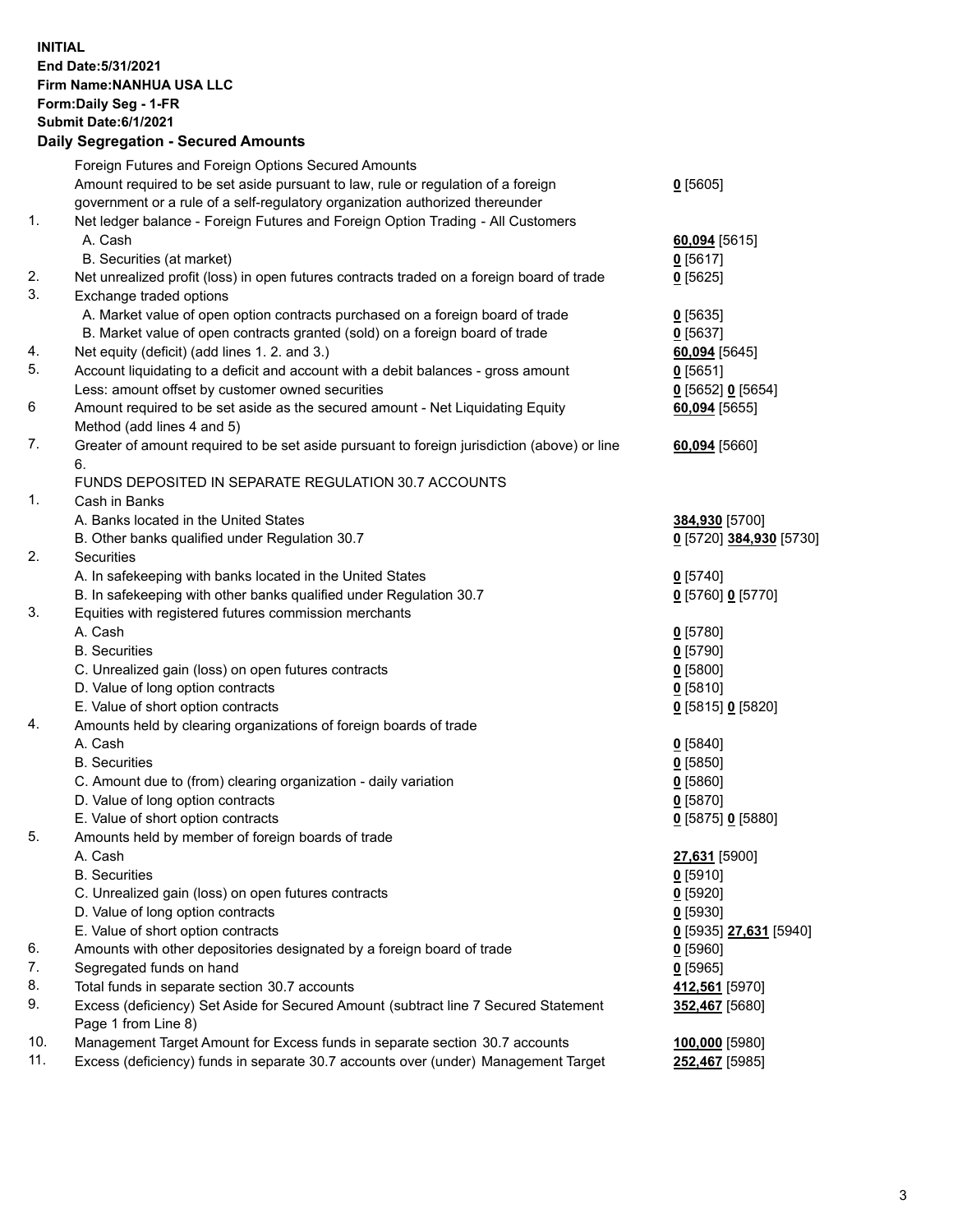| <b>INITIAL</b> | End Date: 5/31/2021                                                                            |                      |
|----------------|------------------------------------------------------------------------------------------------|----------------------|
|                | Firm Name: NANHUA USA LLC                                                                      |                      |
|                | Form: Daily Seg - 1-FR                                                                         |                      |
|                | Submit Date: 6/1/2021<br>Daily Segregation - Segregation Statement                             |                      |
|                |                                                                                                |                      |
|                | SEGREGATION REQUIREMENTS (Section 4d(2) of the CEAct)                                          |                      |
| 1.             | Net ledger balance                                                                             |                      |
|                | A. Cash                                                                                        | 201,261,139 [5000]   |
|                | B. Securities (at market)                                                                      | $0$ [5010]           |
| 2.             | Net unrealized profit (loss) in open futures contracts traded on a contract market             | $-55,498,588$ [5020] |
| 3.             | Exchange traded options                                                                        |                      |
|                | A. Market value of open option contracts purchased on a contract market                        | 777,955 [5030]       |
|                | B. Market value of open option contracts granted (sold) on a contract market                   | $-1,103,263$ [5040]  |
| 4.             | Net Equity (deficit) (add lines 1, 2, and 3)                                                   | 145,437,243 [5050]   |
| 5.             | Accounts liquidating to a deficit and accounts with                                            |                      |
|                | debit balances - gross amount                                                                  | $0$ [5060]           |
|                | Less: amount offset by customer owned securities                                               | 0 [5070] 0 [5080]    |
| 6.             | Amount required to be segregated (add lines 4 and 5)                                           | 145,437,243 [5090]   |
|                | FUNDS IN SEGREGATED ACCOUNTS                                                                   |                      |
| 7.             | Deposited in segregated funds bank accounts                                                    |                      |
|                | A. Cash                                                                                        | 40,106,663 [5100]    |
|                | B. Securities representing investment of customers' funds (at market)                          | $0$ [5110]           |
|                | C. Securities held for particular customers or option customers in lieu of cash (at            | $0$ [5120]           |
|                | market)                                                                                        |                      |
| 8.             | Margins on deposit with derivatives clearing organizations of contract markets                 |                      |
|                | A. Cash                                                                                        | 117,190,537 [5130]   |
|                | B. Securities representing investment of customers' funds (at market)                          | $0$ [5140]           |
|                | C. Securities held for particular customers or option customers in lieu of cash (at<br>market) | $0$ [5150]           |
| 9.             | Net settlement from (to) derivatives clearing organizations of contract markets                | $0$ [5160]           |
| 10.            | Exchange traded options                                                                        |                      |
|                | A. Value of open long option contracts                                                         | 777,955 [5170]       |
|                | B. Value of open short option contracts                                                        | $-1,103,263$ [5180]  |
| 11.            | Net equities with other FCMs                                                                   |                      |
|                | A. Net liquidating equity                                                                      | 0 <sup>[5190]</sup>  |
|                | B. Securities representing investment of customers' funds (at market)                          | $0$ [5200]           |
|                | C. Securities held for particular customers or option customers in lieu of cash (at            | $0$ [5210]           |
|                | market)                                                                                        |                      |
| 12.            | Segregated funds on hand                                                                       | $0$ [5215]           |
| 13.            | Total amount in segregation (add lines 7 through 12)                                           | 156,971,892 [5220]   |
| 14.            | Excess (deficiency) funds in segregation (subtract line 6 from line 13)                        | 11,534,649 [5230]    |
| 15.            | Management Target Amount for Excess funds in segregation                                       | 3,500,000 [5240]     |
| 16.            | Excess (deficiency) funds in segregation over (under) Management Target Amount                 | 8,034,649 [5250]     |
|                | <b>Excess</b>                                                                                  |                      |